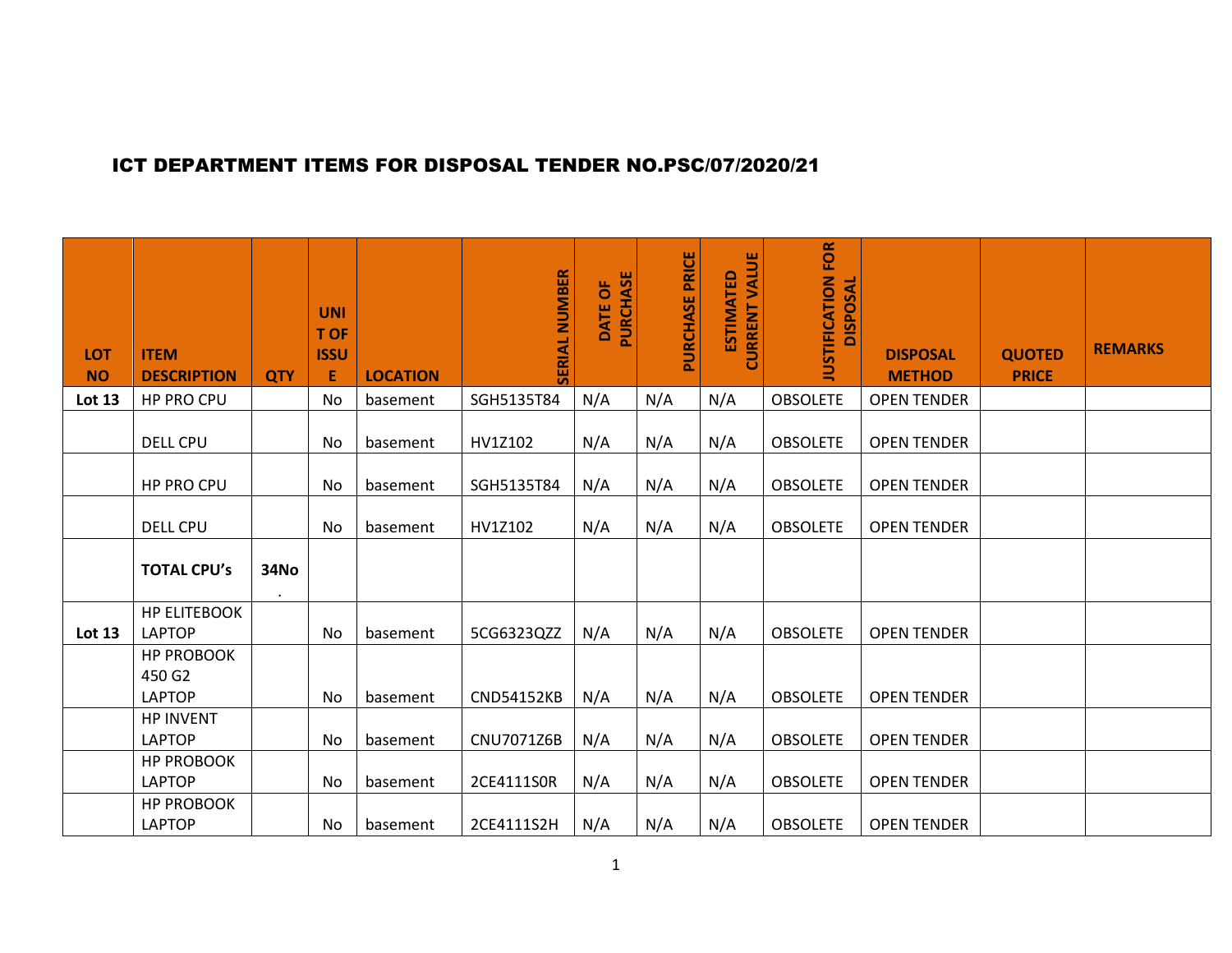| <b>LOT</b><br><b>NO</b> | <b>ITEM</b><br><b>DESCRIPTION</b>    | <b>QTY</b>             | <b>UNI</b><br>T OF<br><b>ISSU</b><br>E | <b>LOCATION</b> | <b>SERIAL NUMBER</b>                    | <b>PURCHASE</b><br>DATE OF | PURCHASE PRICE | <b>CURRENT VALUE</b><br><b>ESTIMATED</b> | JUSTIFICATION FOR<br><b>DISPOSAL</b> | <b>DISPOSAL</b><br><b>METHOD</b> | <b>QUOTED</b><br><b>PRICE</b> | <b>REMARKS</b> |
|-------------------------|--------------------------------------|------------------------|----------------------------------------|-----------------|-----------------------------------------|----------------------------|----------------|------------------------------------------|--------------------------------------|----------------------------------|-------------------------------|----------------|
|                         | <b>HP ELITEBOOK</b><br><b>LAPTOP</b> |                        | No                                     | basement        | 5CG6323QZZ                              | N/A                        | N/A            | N/A                                      | <b>OBSOLETE</b>                      | <b>OPEN TENDER</b>               |                               |                |
|                         | <b>HP PAVILION</b>                   |                        |                                        |                 |                                         |                            |                |                                          |                                      |                                  |                               |                |
|                         | <b>G SERIES</b>                      |                        |                                        |                 | 5CD2076GD                               |                            |                |                                          |                                      |                                  |                               |                |
|                         | <b>LAPTOP</b>                        |                        | No                                     | basement        | M                                       | N/A                        | N/A            | N/A                                      | <b>OBSOLETE</b>                      | <b>OPEN TENDER</b>               |                               |                |
|                         | <b>HP W173</b>                       |                        | No                                     | Basement        | CNC730QZCG                              | N/A                        | N/A            | N/A                                      | <b>OBSOLETE</b>                      | <b>OPEN TENDER</b>               |                               |                |
|                         | <b>TOTAL</b>                         |                        |                                        |                 |                                         |                            |                |                                          |                                      |                                  |                               |                |
|                         | <b>LAPTOPS</b>                       | 9No.                   |                                        |                 |                                         |                            |                |                                          |                                      |                                  |                               |                |
| lot 13                  | <b>DELL</b><br><b>MONITOR</b>        |                        | No                                     | basement        | CN-OV3664-<br>64180-3CN-<br><b>OGMB</b> | N/A                        | N/A            | N/A                                      | <b>OBSOLETE</b>                      | <b>OPEN TENDER</b>               |                               |                |
|                         | <b>TOTAL</b><br><b>MONITORS</b>      | <b>40No</b>            |                                        |                 |                                         |                            |                |                                          |                                      |                                  |                               |                |
| lot 13                  | <b>APC FC UPS</b>                    |                        | No                                     | basement        | 3B0913X139<br>02                        | N/A                        | N/A            | N/A                                      | <b>OBSOLETE</b>                      | <b>OPEN TENDER</b>               |                               |                |
|                         | <b>APC FC UPS</b>                    |                        | No                                     | basement        | 3B1810X022<br>9                         | N/A                        | N/A            | N/A                                      | <b>OBSOLETE</b>                      | <b>OPEN TENDER</b>               |                               |                |
|                         | APC FC UPS                           |                        | No                                     | basement        | 3B0913X139<br>02                        | N/A                        | N/A            | N/A                                      | <b>OBSOLETE</b>                      | <b>OPEN TENDER</b>               |                               |                |
|                         | <b>APC FC UPS</b>                    |                        | No                                     | basement        | 3B1810X022<br>9                         | N/A                        | N/A            | N/A                                      | <b>OBSOLETE</b>                      | <b>OPEN TENDER</b>               |                               |                |
|                         | <b>TOTAL UPS</b>                     | <b>88No</b><br>$\cdot$ |                                        |                 |                                         |                            |                |                                          |                                      |                                  |                               |                |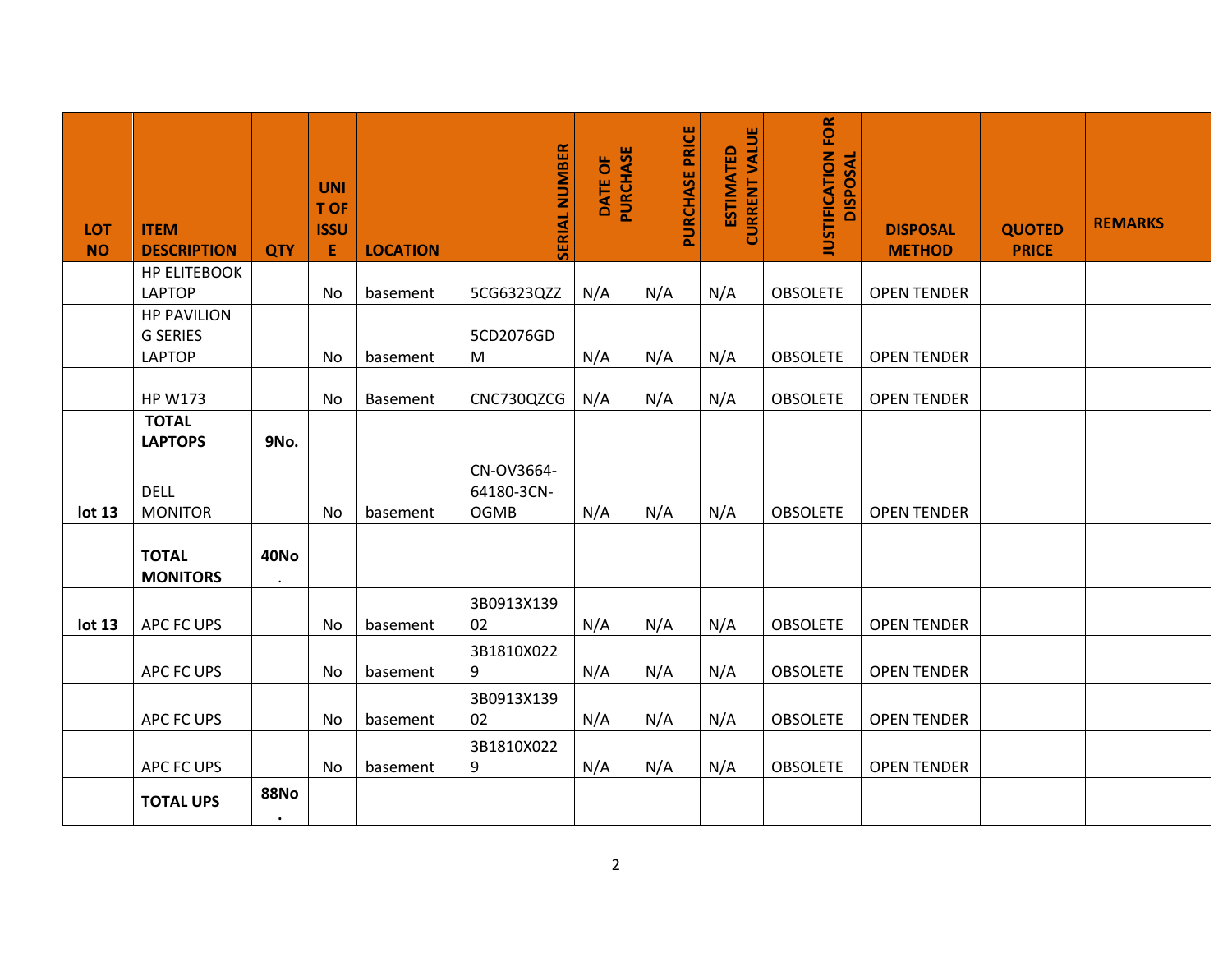| <b>LOT</b><br><b>NO</b> | <b>ITEM</b><br><b>DESCRIPTION</b>        | <b>QTY</b> | <b>UNI</b><br>T OF<br><b>ISSU</b><br>E | <b>LOCATION</b> | <b>SERIAL NUMBER</b>             | PURCHASE<br>DATE OF | PURCHASE PRICE | <b>CURRENT VALUE</b><br><b>ESTIMATED</b> | <b>JUSTIFICATION FOR</b><br><b>DISPOSAL</b> | <b>DISPOSAL</b><br><b>METHOD</b> | <b>QUOTED</b><br><b>PRICE</b> | <b>REMARKS</b> |
|-------------------------|------------------------------------------|------------|----------------------------------------|-----------------|----------------------------------|---------------------|----------------|------------------------------------------|---------------------------------------------|----------------------------------|-------------------------------|----------------|
|                         |                                          |            |                                        |                 |                                  |                     |                |                                          |                                             |                                  |                               |                |
| lot 13                  | <b>HP KEYBOARD</b>                       |            | No                                     | basement        | PR1101U                          | N/A                 | N/A            | N/A                                      | <b>OBSOLETE</b>                             | <b>OPEN TENDER</b>               |                               |                |
|                         | <b>INTEX</b><br><b>KEYBOARD</b>          |            | No                                     | basement        | IT - 1018RB                      | N/A                 | N/A            | N/A                                      | <b>OBSOLETE</b>                             | <b>OPEN TENDER</b>               |                               |                |
|                         | <b>DELL</b><br><b>KEYBOARD</b>           |            | No                                     | basement        | CN-0DJ329-<br>71616-726-<br>0CW1 | N/A                 | N/A            | N/A                                      | <b>OBSOLETE</b>                             | <b>OPEN TENDER</b>               |                               |                |
|                         | <b>INTEX</b><br><b>KEYBOARD</b>          |            | No                                     | basement        | IT-1018RB                        | N/A                 | N/A            | N/A                                      | <b>OBSOLETE</b>                             | <b>OPEN TENDER</b>               |                               |                |
|                         | <b>TOTAL</b><br><b>KEYBOARDS</b>         | 101N<br>о. |                                        |                 |                                  |                     |                |                                          |                                             |                                  |                               |                |
| lot 13                  | <b>HP LASERJET</b><br><b>PRINTER</b>     |            | No                                     | basement        | N/A                              | N/A                 | N/A            | N/A                                      | <b>OBSOLETE</b>                             | <b>OPEN TENDER</b>               |                               |                |
|                         | <b>HP PRINTER</b>                        |            | No                                     | basement        | N/A                              | N/A                 | N/A            | N/A                                      | <b>OBSOLETE</b>                             | <b>OPEN TENDER</b>               |                               |                |
|                         | <b>HP LASERJET</b><br>600<br>M601PRINTER |            | No                                     | basement        | N/A                              | N/A                 | N/A            | N/A                                      | <b>OBSOLETE</b>                             | <b>OPEN TENDER</b>               |                               |                |
|                         | <b>HP LASERJET</b><br>4015dn             |            | No                                     | basement        | N/A                              | N/A                 | N/A            | N/A                                      | <b>OBSOLETE</b>                             | <b>OPEN TENDER</b>               |                               |                |
|                         | <b>HP LASERJET</b><br>600 M01            |            | No                                     | basement        | N/A                              | N/A                 | N/A            | N/A                                      | <b>OBSOLETE</b>                             | <b>OPEN TENDER</b>               |                               |                |
|                         | <b>HP LASERJET</b><br>600 M601           |            | No                                     | basement        | N/A                              | N/A                 | N/A            | N/A                                      | <b>OBSOLETE</b>                             | <b>OPEN TENDER</b>               |                               |                |